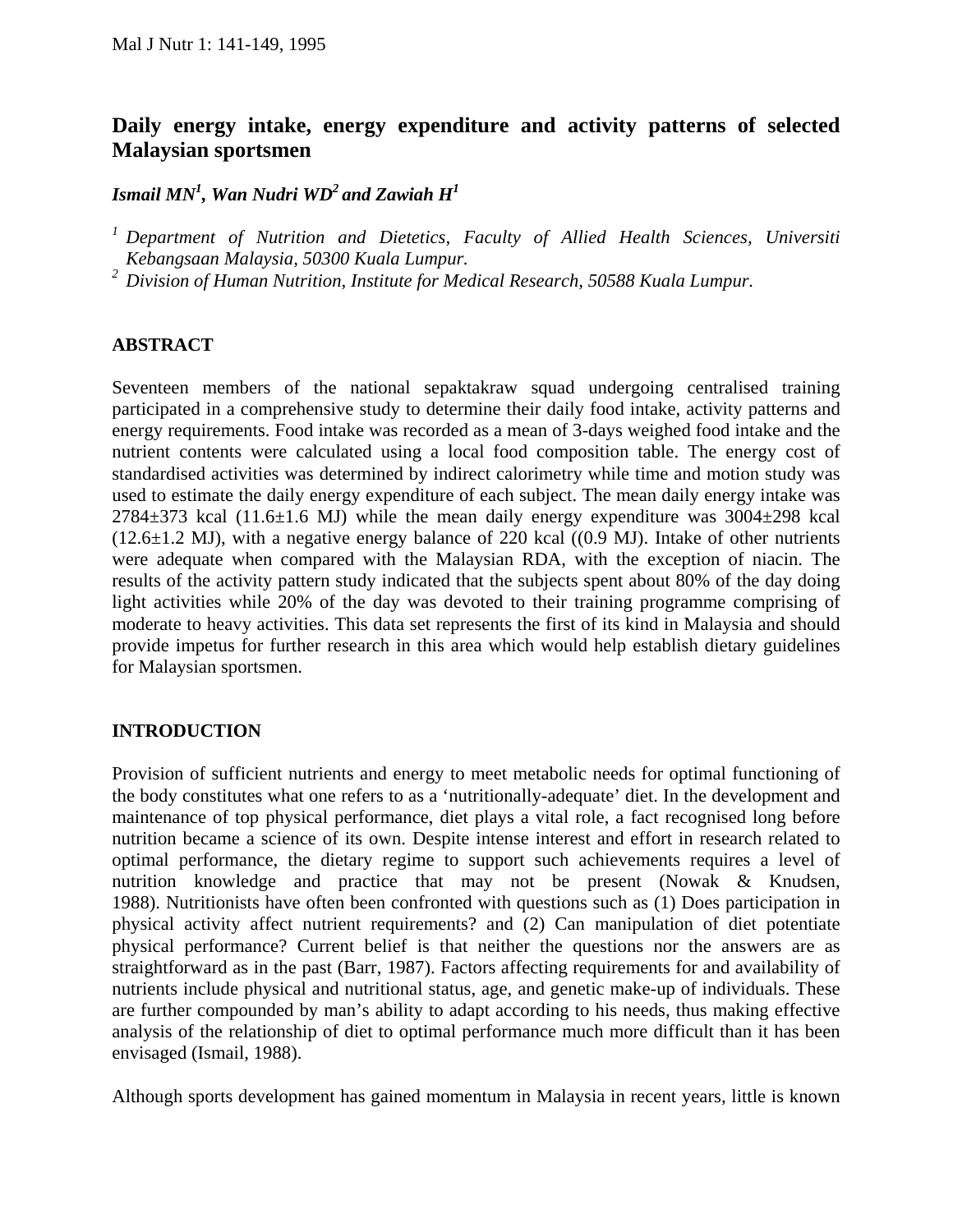of the nutritional well-being of national sportsmen. The purpose of this study was to (a) assess nutritional adequacy of diets during training as compared to the current Recommended Dietary Allowance (RDA) for Malaysia, (Teoh, 1975), and (b) to provide the much needed baseline data on dietary intake and energy requirements that may be used as a guideline for similar sporting activities. It should be mentioned that the data presented here form part of a bigger project aimed at assessing the overall nutritional status of national sportsmen.

### **SUBJECTS AND METHODS**

#### **Subjects**

Twenty-two members of the national sepaktakraw squad aged 20-28 years were recruited for the study. Only 17 subjects met the requirements of the experimental protocol which was carried out during a 10-day centralised training session at the Kampung Pandan Sports Centre, Kuala Lumpur. A trained nutritionist stayed with the national squad throughout the study period.

#### **Methods**

#### *Anthropometry*

The height and body weight of subjects (barefoot and in light clothing) were measured to the nearest 0.5cm and 0.1kg respectively, using the Seca weighing balance with attachment for measuring height. Skinfold thickness measurements were taken using the Harpenden Calipers (British Indicators, UK) at 4 sites as recommended by Durnin and Rahaman (1967). Fat content as a percentage of body weight, was calculated from the sum of 4 measurements of skinfold thickness (Durnin & Womersley, 1974). The body mass index  $(kg/m<sup>2</sup>)$  and lean body mass (kg) were also calculated for each subject.

### *Food Intake*

Subjects were instructed on the procedures involved in recording food intake. A 3-day weighed food intake data was compiled by providing a dietary scale (Kubota model,  $1kg \pm 5g$ ) on each table at the dining room and a nutritionist was in attendance during meal times to assist the subjects. All food was provided by a caterer and subjects did not have access to other foods. The nutrient composition of the meals was calculated using a local food composition table (Tee *et al,*  1988) and reported as a mean of 3 days' food intake. To assess adequacy in nutrient intake, the results obtained were compared with the Malaysian RDA (Teoh, 1975).

#### *Activity Pattern*

Subjects were instructed to accurately fill the diary card in order to provide, as detailed as possible, information on their daily activity patterns (Durnin & Passmore, 1967). Day time activities were constantly monitored by a trained nutritionist, and subjects were individually questioned in cases where irregularities in recording were encountered. Their activities were classified broadly into three categories: light, moderate and heavy. A 3-days' activity record was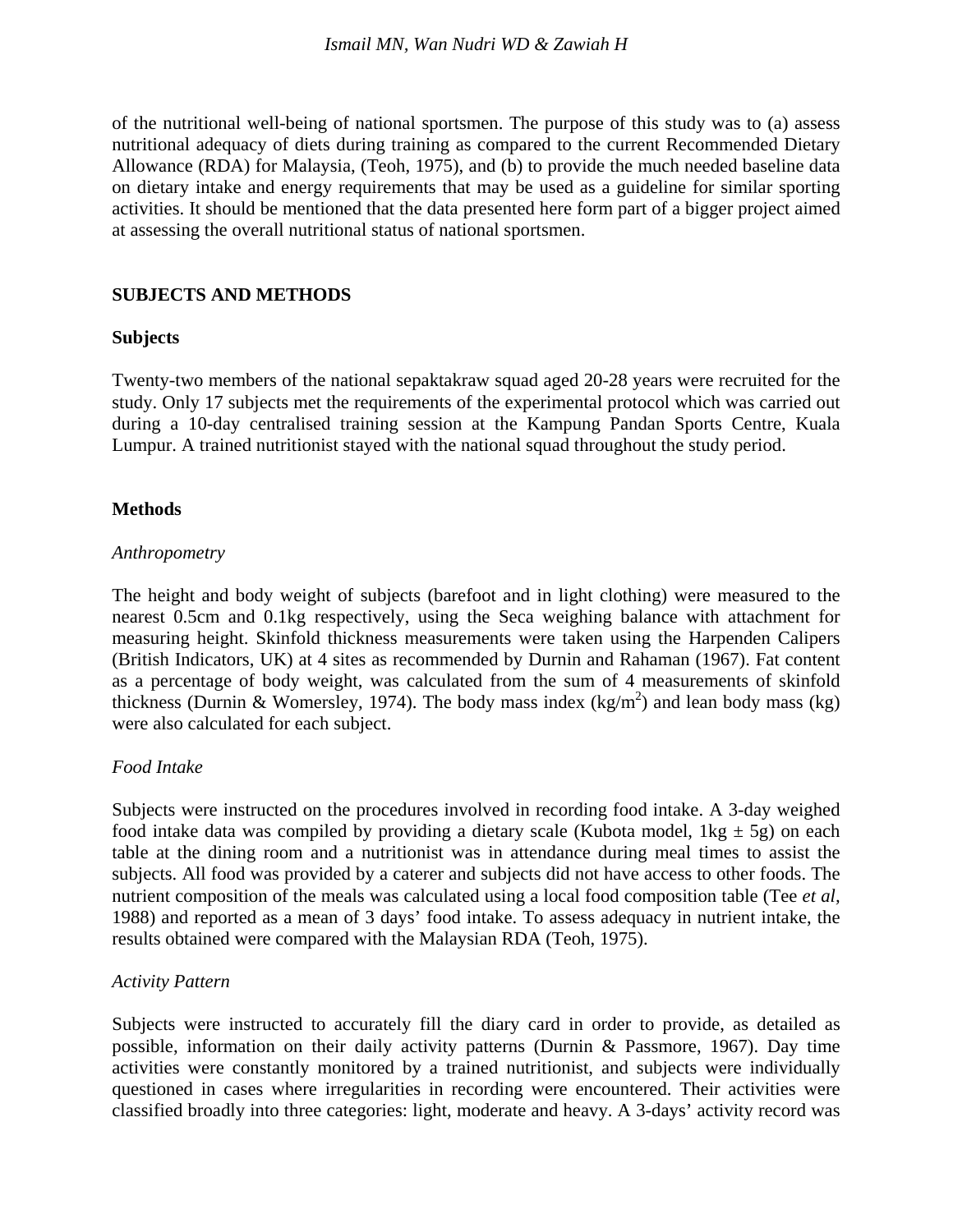compiled for each subject on similar days when their food intake was measured. The activity pattern data were reported as a mean of 3-days' activity records.

### *Energy Expenditure*

The energy cost of some standardised activities was measured by indirect calorimetry using the Douglas bag technique. The energy cost (kcal/min) was calculated using the Weir formula (1949). The detailed protocol is similar to that reported in earlier studies (Ismail & Chi, 1987; Ismail & Zawiah, 1988a). The limited time available during the centralised training does not permit us to measure all subjects and thus, only five subjects with closely - matched body weights (mean 64.9 kg) were studied. The values obtained were used to calculate the energy expenditure for the group, since it matches well with the reference value for men (65.0 kg). The energy cost of activities that was not measured was derived from the table suggested by Durnin and Passmore (1967). The total daily energy expenditure (TDEE) was calculated by summing up the energy cost for each activity (adjusted for body weight) multiplied by the mean duration of that activity for each subject. The energy balance was determined from the mean of 3-days' energy intake minus the mean of 3-days' energy expenditure.

### *Statistical Analysis*

Data were analyzed using the Statistical Package for Social Sciences (SPSS-PC+) computer programme. Results are presented as mean + SD and range.

# **RESULTS**

The physical characteristics of the subjects are shown in Table 1. Out of the 17 subjects studied, only 2 subjects weighed less than 60.0 kg while the range indicated (53.0 and 74.6 kg) were the two extreme body weight recorded in this study. Their body mass index  $(kg/m<sup>2</sup>)$  ranged from 18.8-24.9, body fat from 9.2-18.7% and lean body mass from 46.6-6 1.0 kg.

The results of nutrient intake as compared to the Malaysian RDA are shown in Table 2. Based on mean values for the group the intake of nutrients other than calories was adequate. The results also revealed that the percentage contribution of protein, fat and carbohydrate to energy intake was 13%, 25% and 62% respectively. It is also worth noting that the diets provided were rich in iron, vitamin A and vitamin C.

| <b>Parameters</b> | Mean $(n=17)$ | SD   | Range         |
|-------------------|---------------|------|---------------|
|                   |               |      |               |
| Age (yr)          | 23.9          | 2.4  | $20 - 28$     |
| Weight (kg)       | 64.7          | 4.9  | 53.0-74.6     |
| Height (m)        | 1.73          | 0.05 | 1.65-1.80     |
| BMI $(kg/m^2)$    | 21.6          | 1.6  | 18.8-24.9     |
| Body Fat * (%)    | 15.2          | 2.8  | $9.2 - 18.7$  |
| $LBM$ (kg)        | 54.8          | 3.4  | $46.6 - 61.0$ |

**Table 1.** Physical characteristics of subjects

\* 4 sites only (Durnin and Rahaman, 1967)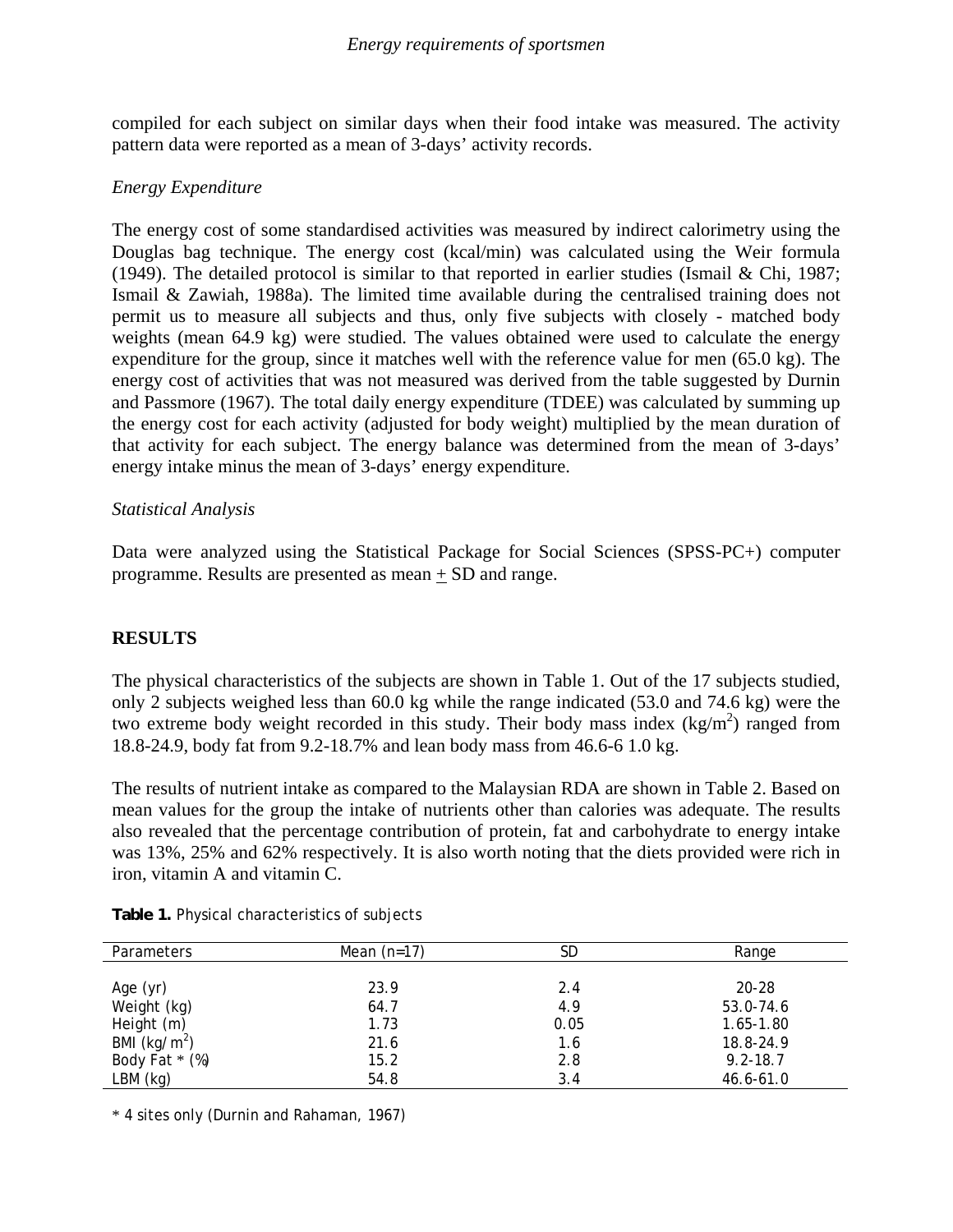| <b>Nutrients</b>   | Mean $(n=17)$ | SD   | Range        | RDA*   | %RDA* | % <rda*< th=""></rda*<> |
|--------------------|---------------|------|--------------|--------|-------|-------------------------|
|                    |               |      |              |        |       |                         |
| Energy (kcal)      | 2784          | 373  | 2347-3731    | 3510** | 79    | 94(16)                  |
| Protein (g)        | 94.0          | 13.7 | 73.5-119.8   | $65**$ | 145   | 0                       |
| Fat $(g)$          | 78.4          | 12.0 | 56.2-100.7   |        |       |                         |
| Carbohydrate (g)   | 426           | 73   | 317-619      |        |       |                         |
| Calcium (mg)       | 713           | 146  | 432-955      | 450    | 158   | 6(1)                    |
| Iron $(mg)$        | 31.0          | 6.4  | 21.9-43.6    | 9      | 344   | 0                       |
| Vitamin A/RE (µg)  | 2023          | 580  | 1340-3374    | 750    | 270   | 0                       |
| Thiamine (mg)      | 1.5           | 0.3  | $1.1 - 2.2$  | 1.0    | 150   | 0                       |
| Riboflavin (mg)    | 2.5           | 0.6  | $1.7 - 4.0$  | 1.5    | 167   | 0                       |
| Niacin Equiv. (mg) | 19.5          | 4.9  | $9.7 - 27.0$ | 16.7   | 117   | 35(6)                   |
| Vitamin C (mg)     | 100           | 60   | 20-240       | 30     | 333   | 6(1)                    |

| Table 2. Mean daily nutrient intakes of subjects |  |  |  |
|--------------------------------------------------|--|--|--|
|--------------------------------------------------|--|--|--|

\* RDA Malaysia (Teoh, 1975)

\*\* Adjusted for body weight (65 kg). Energy - 54 kcal/kg, Protein - 1.0 gm/kg. Values in parentheses indicate number of subjects.

The time spent on various daily activities during the centralized training period is shown in Table 3. The mean time spent in light activities such as sleeping, sitting activities, standing inactive, walking and personal necessities accounted for 1160 minutes (approximately 19 hours) or 80% of the day, while moderate to heavy activities related to training accounted for about 5 hours (280 minutes) or 20% of the daily activities.

The energy costs (kcal/min) of the more common daily activities as measured using the Douglas bag techniques are shown in Table 4. The mean values obtained for lying, sitting, standing, praying, walking and going up and down the stairs were 0.94, 1.18, 1.41, 1.79, 2.93 and 4.18 kcal/min, respectively. For activities that were not measured, values were adopted from Durnin and Passmore (1967). The energy balance reported as a mean of 3-days' intake and expenditure is shown in Table 5. The results indicated a negative balance with energy expenditure exceeding intake by about 220 kcal (0.9 MJ).

| Activities                  | Mean $(n = 17)$ | <b>SD</b>   | Range       |  |
|-----------------------------|-----------------|-------------|-------------|--|
|                             |                 |             |             |  |
| Lying/sleep                 | 497 (345)*      | 54          | $387 - 633$ |  |
| Sitting activities          | 347 (24.0)      | 63          | $244 - 452$ |  |
| Standing (inactive)         | 93(6.5)         | 23          | $52 - 120$  |  |
| Walking (normal pace)       | 149             | 17          | $117 - 171$ |  |
| (10.8)                      |                 |             |             |  |
| Up & down Stairs            | 6               | 2           | $5 - 10$    |  |
| Praying                     | 8               | 13          | $0 - 37$    |  |
|                             | (4.7)           |             |             |  |
| <b>Personal Necessities</b> | 59              | 20          | 27-100      |  |
| Moderate Exercises          | 105(7.3)        | 5           | 100-110     |  |
| Running                     | 10. (0.7)       | $\mathbf 0$ | 10          |  |
| Jogging                     | 54(3.8)         | 15          | 40-70       |  |
| Training                    | 104 (7.2)       | 62          | 45-180      |  |
| Weight Lifting              | 8(0.5)          | 7           | $0 - 15$    |  |

**Table 3.** Mean daily activity pattern (min/day) of subjects

\*Values in parentheses indicate % of day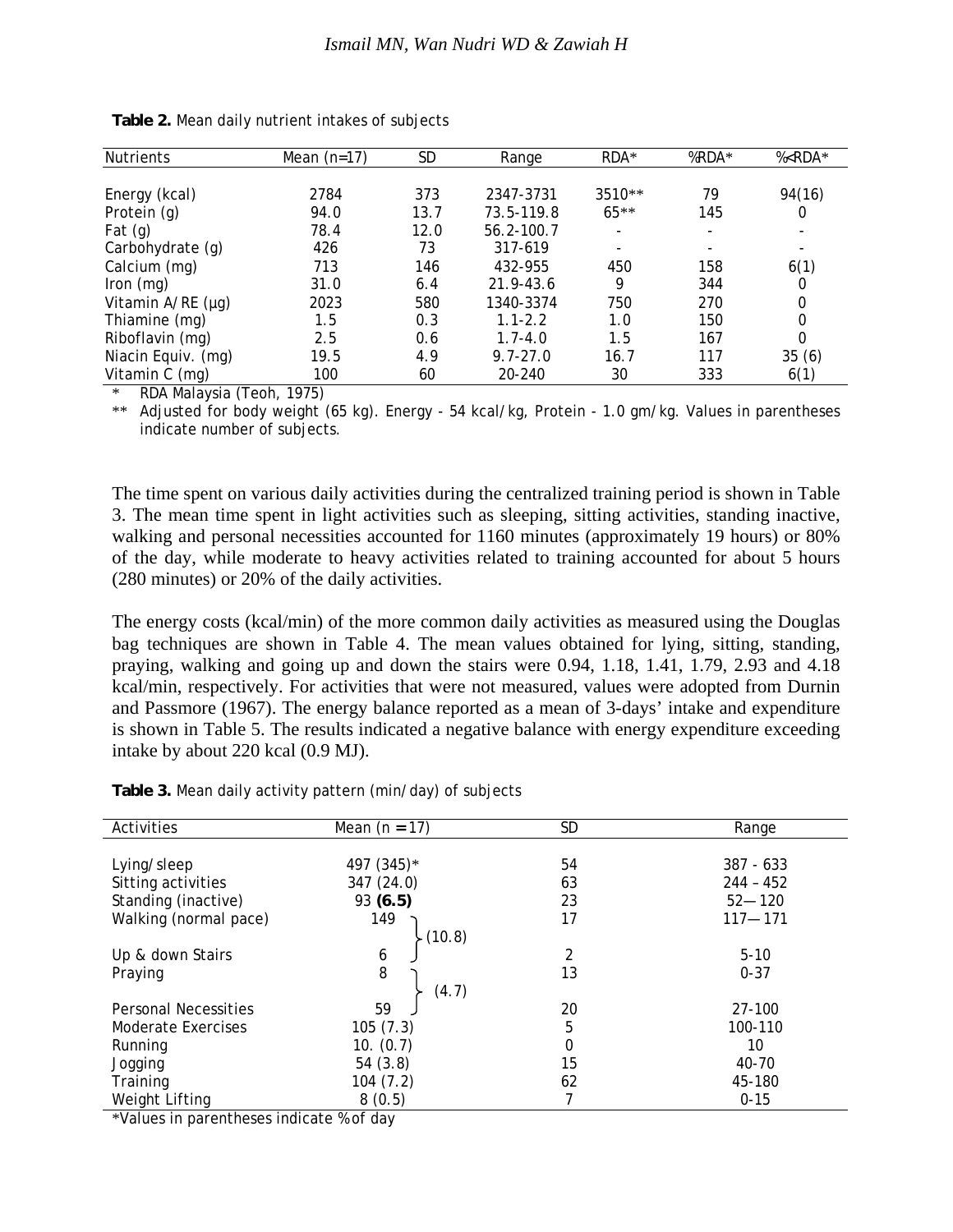| Activities            |   | Mean | SD   | Range         |
|-----------------------|---|------|------|---------------|
|                       |   |      |      |               |
| Lying (inactive)      |   | 0.94 | 0.08 | $0.88 - 1.08$ |
| Sitting (inactive)    |   | 1.18 | 0.05 | $1.13 - 1.25$ |
| Standing (inactive)   | 5 | 1.41 | 0.06 | 1.35-1.50     |
| Praying               | 5 | 1.79 | 0.07 | 1.71-1.88     |
| Walking (normal pace) |   | 2.93 | 0.14 | 2.79-3.11     |
| Up & Down stairs      |   | 4.18 | 0.17 | 3.98-4.34     |

**Table 4.** Energy cost (kcal/min) of common daily activities of subjects

Note:

Values (kcal/min) adapted from Durnin and Passmore (1967) were as follows: Personal necessities - 2.8 kcal, Training - 4.0 kcal. Moderate Exercises - 5.0 kcal. Jogging - 5.0 kcal, Running - 7.0 kcal, weight lifting - 8.0 kcal.

|                 | Energy Intake                 | <b>Energy Expenditure</b>      | Energy Balance  |
|-----------------|-------------------------------|--------------------------------|-----------------|
| Mean $(n = 17)$ | 2784<br>(11.6)                | 3004<br>(12.6)                 | $-220$<br>(0.9) |
| <b>SD</b>       | 373<br>(1.6)                  | 298<br>(1.2)                   |                 |
| Range           | 2347 - 3731<br>$(9.8 - 15.6)$ | 2603 - 3486<br>$(10.9 - 14.6)$ |                 |

**Table 5.** Energy balance (kcal/day) of subjects

Values in parentheses indicate MJ/day

# **DISCUSSION**

Anthropometric data revealed that although the mean body mass index (BMI,  $kg/m<sup>2</sup>$ ) were within normal range, three subjects could be classified as lean, (BMI <20) while none were overweight that is, BMI >25.0 (Garrow, 1981). Body fat percentage measured at 4 sites recorded a mean value of 15.2% as compared to 16.5% using a similar technique in male university students who weighed much less (mean weight = 55 kg) and were non-athletes (Ismail & Zawiah, 1988a). The results obtained were within the range (5-38%) as reported by Durnin and Womersley (1974) in their study among 92 males, aged between 20-29 years with body weight ranging from 50-116 kg. It should be noted however, that regular training could modify body composition and hence BMI, largely by decreasing body fat (Parizkova, 1963).

As indicated in the footnote of Table 2, the values for energy and protein requirements were adjusted to provide a meaningful comparison since using the current recommendations (Teoh, 1975) would result in underestimating the requirements of the subjects. The suggested changes were consistent with increased physical activities of sportsmen as well as to allow for their heavier body weights averaging 65.0 kg, as compared to 55.0 kg (moderate activity) stipulated in the current recommendations (Teoh, 1975). It should be noted, however, that although the mean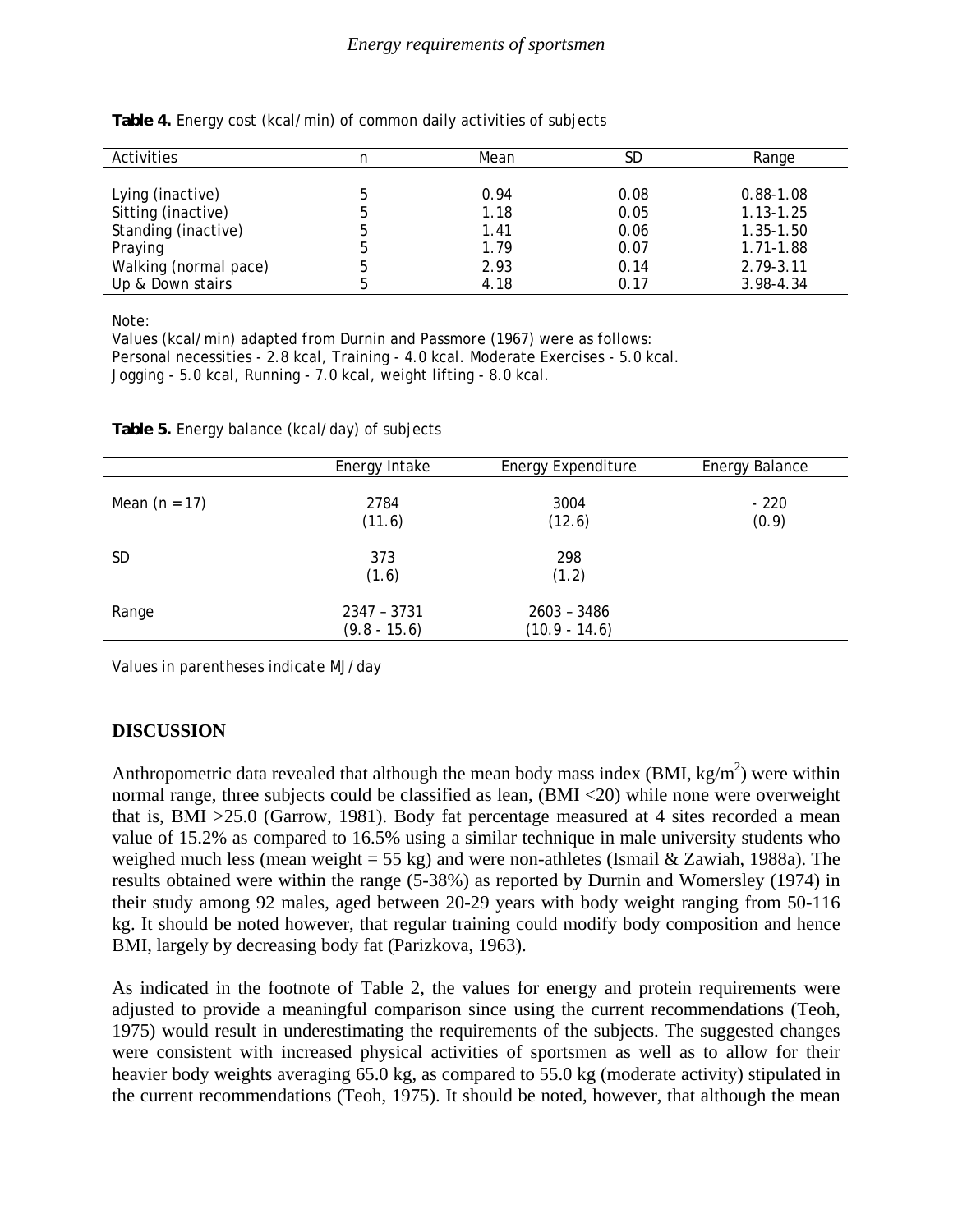energy intake indicated 79% adequacy, 16 (94%) out of the 17 subjects studied recorded a mean energy intake below the RDA.

The other limiting nutrient observed was niacin in which the diet of 6 subjects did not meet the RDA. The role of niacin, as a control agent that aids in converting protein to glucose and oxidises glucose to release controlled energy (William, 1982), makes it an important component in the diet of sportsmen. Supplementation is necessary only if the diet is unbalanced, however, judging from the overall results, the deficiency was probably due to inadequate intake of food sources rich in niacin by some subjects during the centralised training period. It was also interesting to note that the percentage contribution of protein, fat and carbohydrate to total energy intake of the subjects corresponds well to healthy eating guidelines of 10-15% for protein, 25-30% for fat and 60-70% for carbohydrates.

The activity patterns of subjects during centralised training revealed distinct differences as compared to other studies involving students, laboratory assistants, and clerks having predominantly sedentary lifestyles with moderate activity constituting only 1-2% of their daily activity patterns (Ismail & Zawiah, 1988a, 1988b). The need to monitor nutrient requirements of sportsmen to cope with the extra work load is fully justified, and that variations in requirements for various sports are expected.

The energy costs (kcal/min) of the various daily activities were consistently higher when compared to the findings in earlier studies on adult Malaysians (Ismail & Zawiah, 1988b) and this was primarily due to the sportsmen's greater body weight. It was also interesting to note that the results were consistent with previously reported studies in Singapore (Saha *et al,* 1985; Banerjee & Saha, 1970) and in Thailand (Thongpraset & Chaivatsagool, 1985) indicating that energy costs at rest and at work in the tropics are lower than those reported in temperate climates (Passmore & Durnin, 1955). Further studies are needed to confirm these findings, since recommendation on energy requirements are based on data derived from daily energy expenditure studies. The results of this study also suggest that our sportsmen need not follow the high caloric recommendations meant for their foreign counterparts, as their physiological needs differ.

It is beyond the scope of this paper to discuss the sportsmen's physical performance in relation to dietary intake since their performance was not studied. Nonetheless, it is quite wrong to assume that subjects whose average intake were below estimated average requirements are actually in negative energy balance. The FAO/WHO/UNU report (1985) has emphasized that individuals adapt, within limits, to low-energy intake levels. This adaptation process occurs at a cost of reduced discretionary activity and, ultimately, lower work capacity. The only way to overcome this problem is to ensure that athletes nutritional requirements are met adequately. Any deficiency will inevitably lead to failure in sustaining optimum performance, a key factor to success in top-level competitions.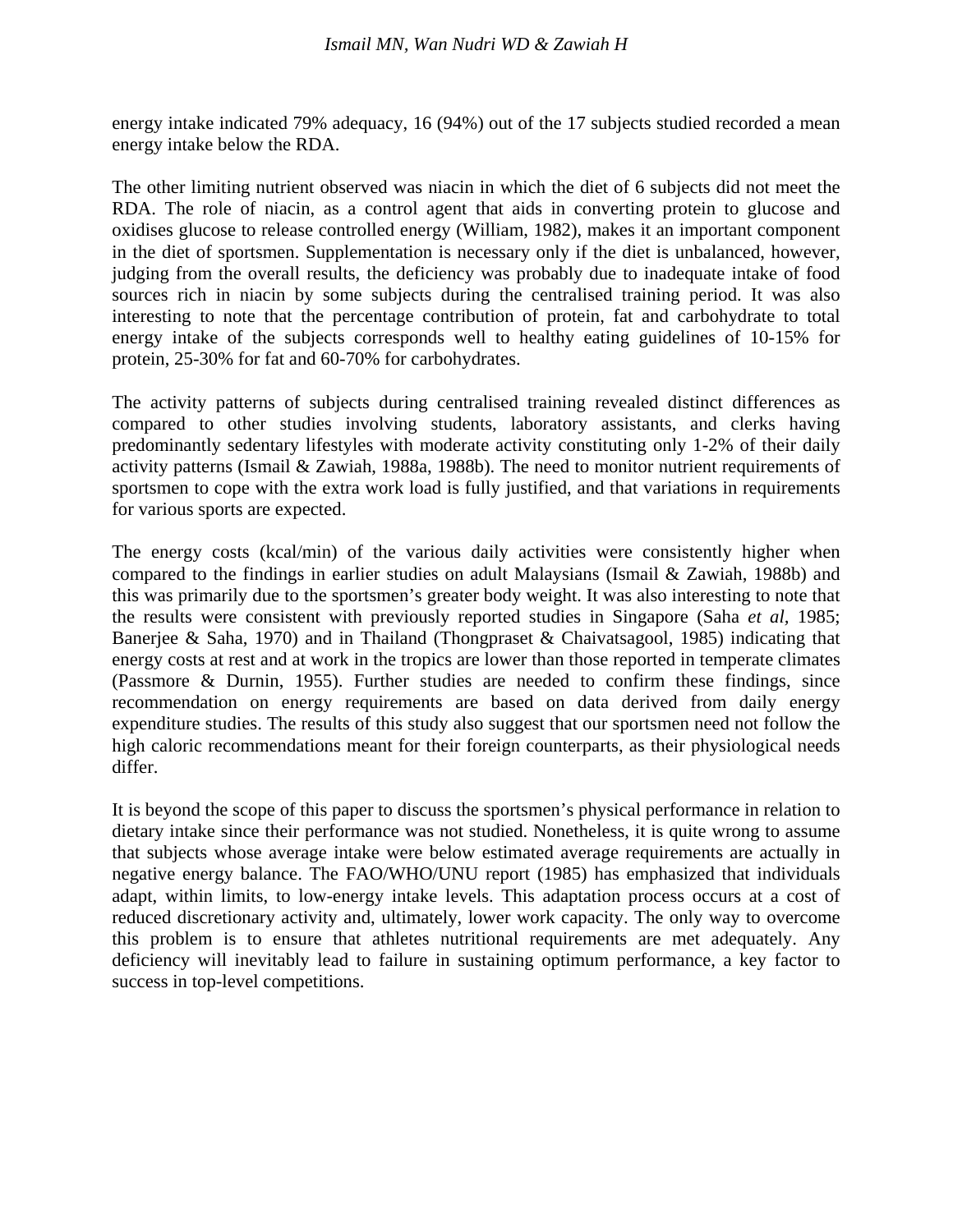### **CONCLUSIONS**

The results of this study suggested that there is a need to increase energy intake to match energy requirements. The introduction of energy-dense diets may help to reduce bulkiness which is common in Asian diets. Supplementation may not be necessary since the additional nutrients required will be present in the extra food eaten to meet energy needs, consistent with increased physical activities. It should also be stressed at this stage that nutritional conditioning, like physical conditioning is a continuous quest and that nutritionists/dietitians have a role to play in educating sportsmen on the importance of eating for training and the need for a sensible approach in preparing themselves for competitions. It is also highly recommended that more research be initiated to validate these initial findings and to help establish dietary guidelines for Malaysian sportsmen.

### **ACKNOWLEDGEMENT**

The authors wish to thank the National Sports Council Malaysia for their financial support, the National Sepak Takraw Association and the national squad for their cooperation in this study and Puan Fatimah for typing the manuscript.

### **REFERENCES**

- Barr SI (1987). Women, nutrition and exercise: A review of athletes' intakes and a discussion of energy balance in active women. *Prog Fd Nutr Sc* 11: 307-361.
- Baneijee B & Saha N (1970). Energy cost of some common daily activity of active tropical male and female subjects. *J Appl Physiol* 29: 200-203.
- Durnin JVGA & Passmore R (1967). *Energy, work and leisure.* London: Heinemann Educational Books Ltd.
- Durnin JVGA & Rahaman MM (1967). The assessment of the amount of fat in the human body from measurements of skinfold thickness. *Br J Nutr.* 21: 681-689.
- Durnin JVGA & Womersley J (1974). Body fat assessed from total body density and its estimation from skinfold thickness measurements of 481 men and women aged from 16- 72 years. *Br J Nutr.* 32: 77-97.
- FAO/WHO/UNU (1985). *Energy and protein requirements.* WHO technical report series No. 724, Geneva: World Health Organisation.
- Garrow JS (1981). *Treat obesity seriously: A clinical manual.* London: Churchill Livingstone.
- Ismail MN & Chi CB (1987). Energy balance studies in obese subjects. *Proc Nutr Soc Mal.* 2: 43-50.